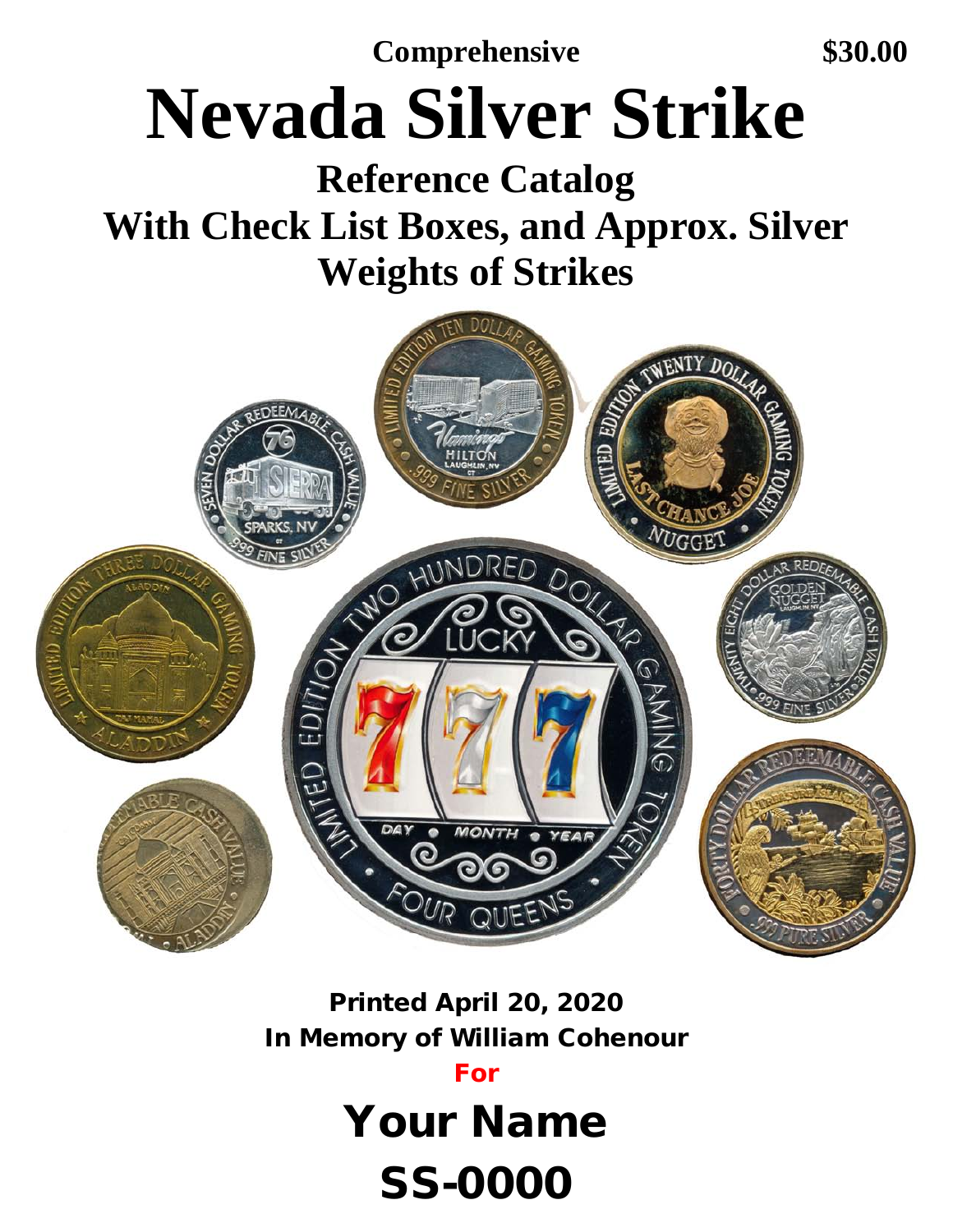#### **Table of Contents**

| <b>1-Table of Contents</b>                            |
|-------------------------------------------------------|
| 2-Introduction, 2 pages                               |
| 3-Silver Strike Content/The Approval Process, 2 pages |
| 4-Information, 2 pages                                |
| 5-Strike/Token Edges, 2 pages                         |
| 6-Token & Strike/Sizes, 2 pages                       |
| <b>7-Troy Ounce Conversions, 2 Pages</b>              |
| <b>8-Membership Application, 1 page (yellow)</b>      |
| 9-\$10 Strikes, 54 pages                              |
| 10-\$10 Copper Colored Rims, 5 pages (yellow)         |
| 11-\$2 Tokens, 2 pages                                |
| 12-\$3 Tokens, 1 page                                 |
| 13-\$7 Strikes, 4 pages                               |
| 14-\$20 Strikes, 2 pages                              |
| 15-\$28 Strikes, 1 page                               |
| 16-\$40 Strikes, 3 pages                              |
| 17-\$200 Strikes, 5 pages                             |
| 18-\$300 Strikes, 1 page                              |
| 19-1 lb. Tokens, 1 page                               |
| 20-Other Related Nevada Tokens, 16 pages              |
| 21-Nevada Holograms, 2 pages                          |
|                                                       |

**22-Notes, 4 pages**